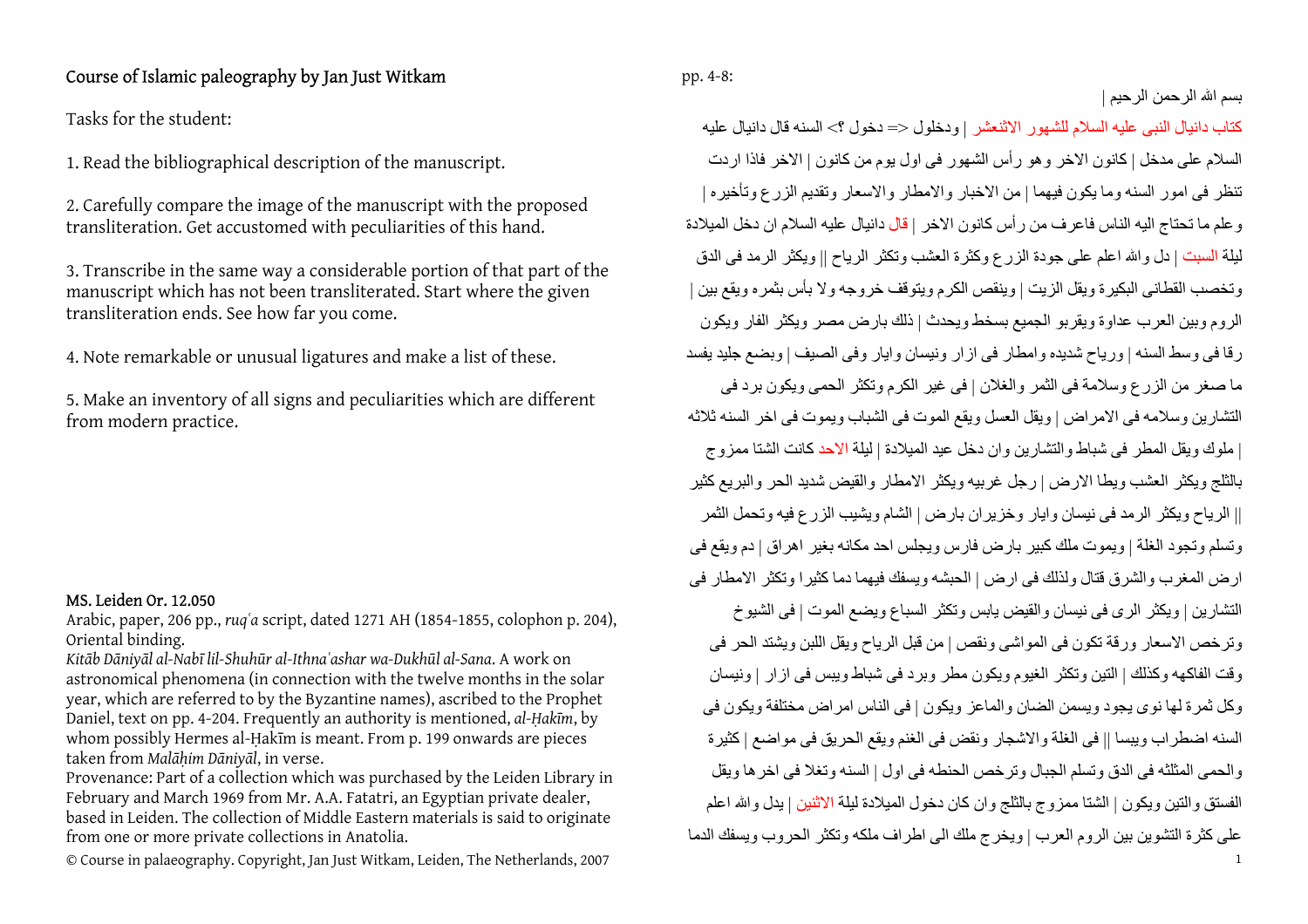| فى بلد الروم ويقل رؤساءهم والغلبة للاسلام ويجب | ان يتقدم الزرع فى تلك السنه فانه يذآو اخراجه ويسلم | وتجود الغروس كلها ويقع فى الايله قتل وتموت كبر مصر | ويكثر البرد والرياح الغربيه فى كانون وشباط وازار وتدوم | كثرة الامطار واجاع فى بعض البقر وتحسن الغلة والزيت || والقطانى والخمر ويكون فى ايلول حمى ناقضه وتكون الامطار | متتابعة ويقع فى الناس موت الفجا ويقل العسل ويكون | ازار ونيسان رطبان ويعتدل الخريف والصيف بالندى ويحسن | نبات الجبل وتكثر الحمى البارده ويكون موت ومرض عظيم وان كان | عيد الميلادة ليلة الثلاث يدل على كثرة الجدرى فى ارض | خرسان ويقع خروب ويكثر الثلج بيت المقدس ويكثر العشب | والربيع ونقص فى اخراج الحنطه ويكثر الشعير والتين والعنب | ويقع موت فى الحبشه ويقع بينهم حروب ويستجير بعضهم | بيضاء ويظهر فيهم دابة تأآلهم ويقع فيهم الطاعون | ويكثر الموت بارض اليمامه ويحسن الثمر فى الجزيرة والموصل وتنقص | الثمار بالشام ما خلا الزيتون والفستق ويكثر الموت فى كبار ||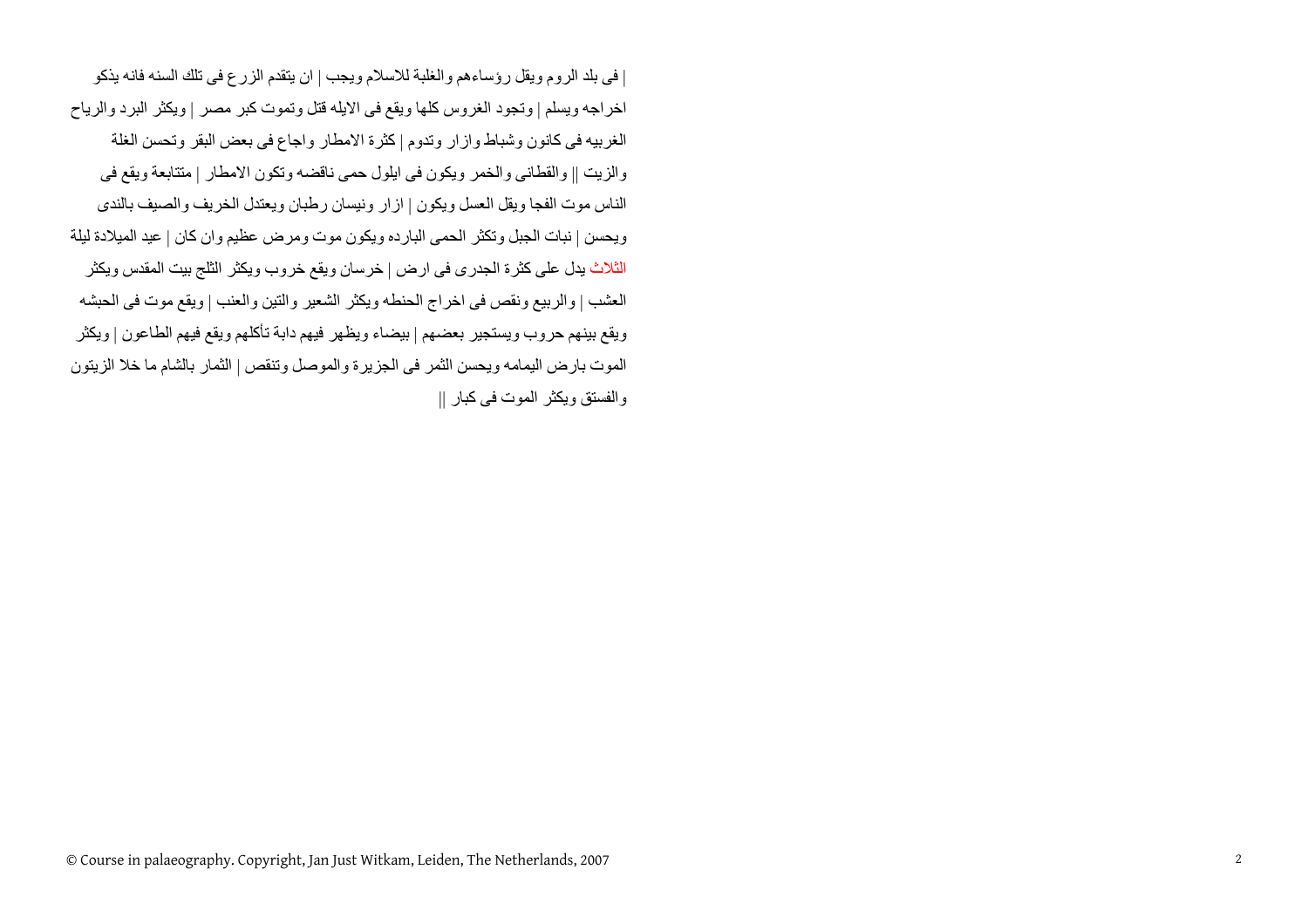مكثرا لرمدنج الدق وتخفيب القطاغ البكيرة، وتقلُّانيتْ وَيُقْصِ الكِمِ وِيَوَقَفَ حَروهِ وَلَانَاسٍ بِمَرْهِ وَلَقِعٍ بِهِ الروم ومه العرب عداوة ويفربولجيع بسخط وتحدثت ذلك باجه بع دينرانفار ديكون دفانے ديلانيف وماح شديده وامطلاقا ذاروسامه والماروخ المصف ديقع جلديفىدما صغرم الزره وسلامة ذائتمطانعتش في غيرالكام وتكثرالحن وبكونه برد في النشا يهه وسلامه فخالالهم ديقل لعسق ولقع المرثرة الشبب وموتر فخطؤلسف تلاثعا ملوك ويفل لمطرة شباط دانشتاييه وان دخل عبدالمبلادة بجلة الاهدكانت الشامخروج بالبكج ويكثرا لعشب دبطاالذس رجل غربيه وبكثرالامطاروالقصر شديدا فروالهع كثر

 $5$ 

للمستسلط للملاهيل كثاب دائيال النى عليه انسلام للشرورالأنفيشر ودخلول السبنه قال دائيال عليه السلام علم مدحل كانون النضروهو لأس الشهور فحاول يوم مدكانون الأخرقاذا اردنه ثظرفے امدلائے دمایکوں فیہما مدالاُحبار دالانطار والاِحار وتقدِم الزَّيع وْلْمَاحْدِهِ وعلمها تخاج البه المناس فاعرف مدئين كالأن لمضم قال الأبال عليه السلام الله وفل الميلادة ليله السيث دل والله اعلم على حودة الرَّعِ وكثرة العُبْ وَنَذْلِكَ }

© Course in palaeography. Copyright, Jan Just Witkam, Leiden, The Netherlands, 2007 <sup>3</sup> Kitāb Dāniyāl al-Nabī lil-Shuhūr al-Ithnaʿashar wa-Dukhūl al-Sana. Beginning of the text. MS Leiden, Or. 12.050, pp. 4-5.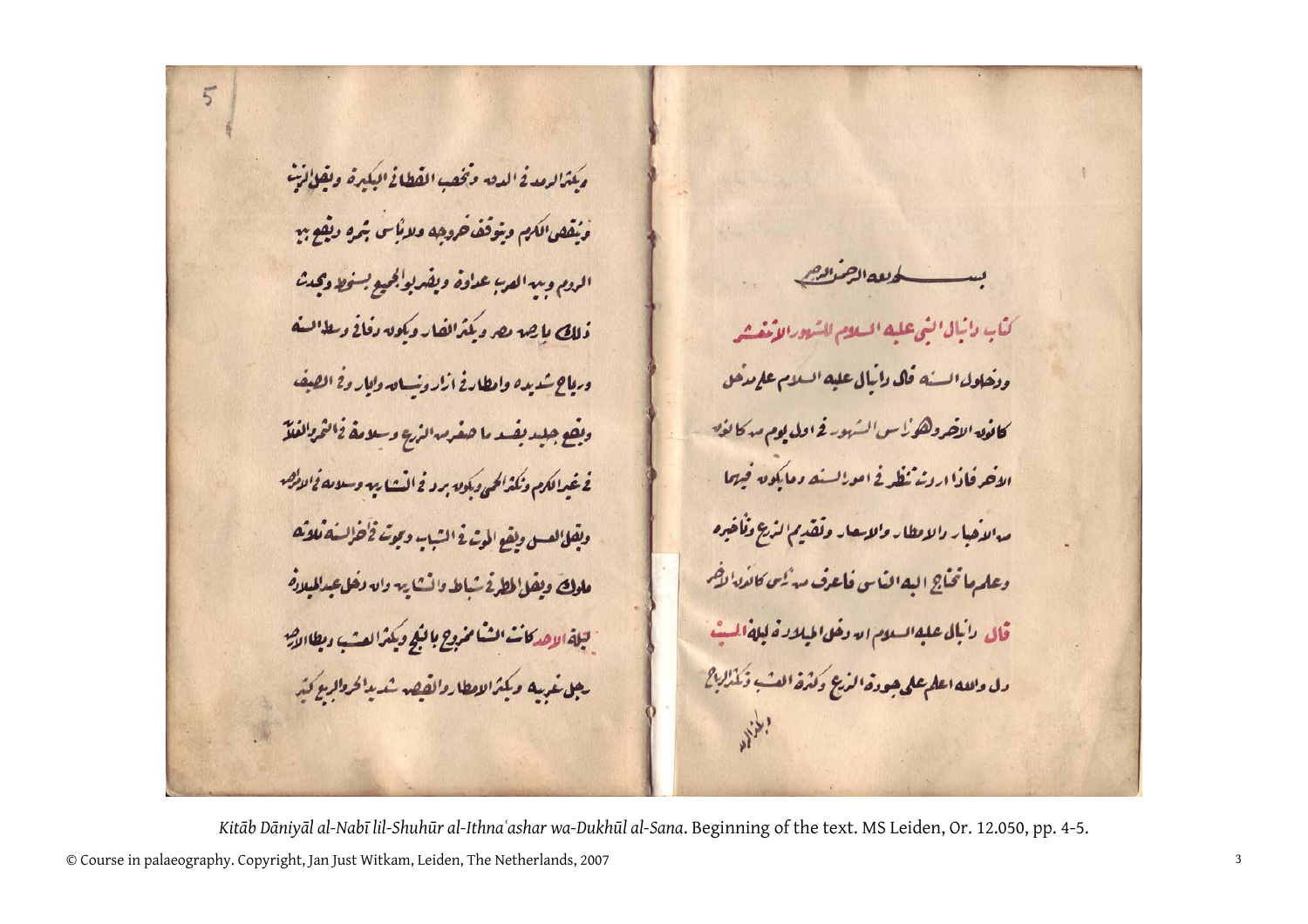فخلفلة والاثجار وتقفمانخ الغم ويقع الحراق فم مواضع كنيرة دالحرإلمىتيك فخلاق وتسلم بجبال وترفقون لخيطه فخلاله البثه مقلاةاخرها ولفخالفيتي دالثيه وداويه انثية مخروج بالثلج والسكاله دخول الميلادة لبلغة لطشن بدل والله اعلم على تترة السكوب من الروم والعرب دِنْوَج ملك الإاطرُف ملكه ذَكنَرَاوُدِبِ وبِسِفك الدا <sup>2</sup> بل الروم ديفل رُوسا <sub>ا</sub> هر والفلي**ف للاسلام ويجب** التيفيع المنظ فالتك المسفه فالله يذكو اخزاجه ديبلم وتجود الفروق كليا وبقع فح الابله قنى دنوت كبر مصر وكميثرالبرو دالرباح الفرسه فحكائوق وشاط وآزاروزدم كترة الامطار داجاع في بعد الفردَقْسَةُ الغلة دائِسَ

الراح وكمنزالرمد فمالدق فخيصاق وابار وخذله باجع الشام ولشيب المأج فيك وقحبى الثمروشلم وجحودالفلة دیونہ ملک کردا ہے۔ فاس دیجلس احد مکانے نیڈالگ<sup>ا</sup>ق دم دیفوندا چهالمفر<sup>ب</sup> دانسهٔ ترقیهی دندلل*ی ف*را چه الجنده ويبفك فيعادناكثرا ذكنه لايطاره المساير وكمغالرى فخيصان والقصريا بسى فكثرانسياع ونفالوه فخ الشيوخ وترخص لاسعار ورقبة ككونه فخالطوش ولفص مدقق الرباح ويقل اللبد وبشند الحرفج وقث الفاكيه وكمنك التبه ذكترالفيوم وبكون مطرورو فيشباط وسن فجأل وشيائه وكاتمره لأنوى يجود وليبحد الضائه والملتف يكلح 2افياس امراصة مخلفة ومكونة فالشفه افطالب دستا

*Kitāb Dāniyāl al-Nabī lil-Shuhūr al-Ithnaʿashar wa-Dukhūl al-Sana.* MS Leiden, Or. 12.050, pp. 6-7.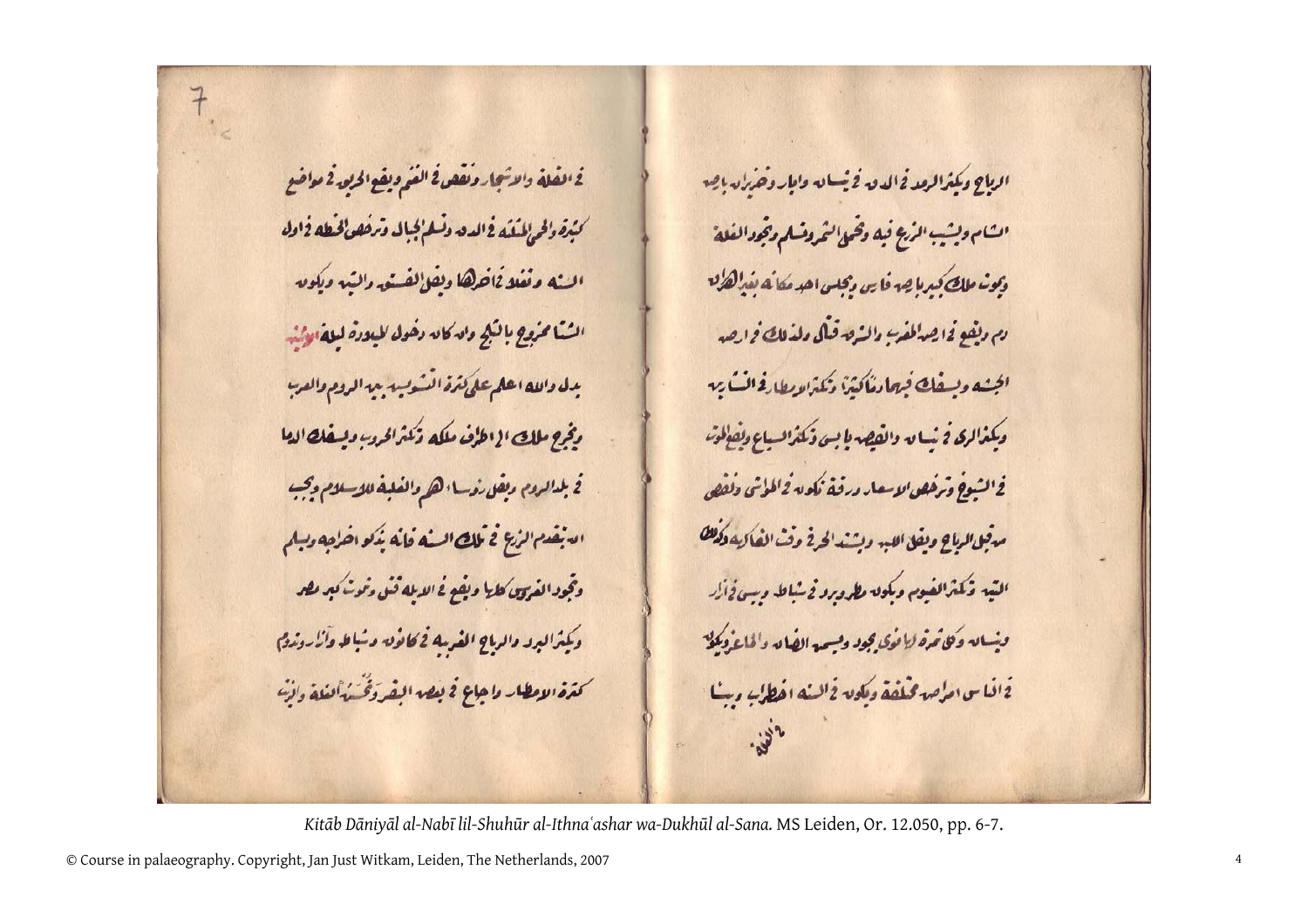ا هات م دِیجز علیم است د دنفلواحل هم وحيهم لامطار اربعيه يعضا ضايعه وتمدالألا ويكذلنبج دیکیں غلة الحیل اجووب اسول ویرخص کا شیّ فاول السنه وكترغلة بلالروم ولجيب وكموه الفيف لفية وكثرا لادلصه والوقا فحالت الحوامل واوحاي الخلق فخالخانيق وتفلوالاحارق اليلاد وترفص فراخالسته وىكى نشرس وكالأنه الاول بابس وكمترالعسل ديفل الثمروتحرك عساكرالروم فحللالحف ويفلوالسمه ولثمر وثغرق السفير والمحق مدكمت البحرشده ديكتزاليرد فاخرب والأأكملاده ليضلابعه بل دابه اعلم على نفقان الخطر ونبب المرَيح والكرم

والقطاغ ولخروبكون فخ ايلول حمى لمافضه وكمود الابطار مُسَابِعةِ ويقِعٍ فِهِ لَنَاسٍ مِنْ الفِجَا دِيقِيٌ لِعَسَلٍ وِيكُونِهِ ارًا روسام رطباق وبعدُ الحريف والصيف إلىذى وَقِيبَ نيات الجبل وكمترافحن البايع وبكون معت ومصرعظم واندكانه عبدالميلادة ليلة النَّذُ بدل على كثرة الجد*نك في ا*حِس خرىان ديفع خرور دكتراليكج ميث المفدى وكمثرالعشب والرسع دنقص فح اخزاج الخطر وبكثرالمشعيره الثير والعنب وفقع موثرة الحبشه وبقع بهم حروب وشجربعضهم سيفضا ويفلرقهم دابة ثأكلهم ويقع قيلمالطاعون وبكثرالموت بارهداليما مردحسها المرفخ الجريرة والموصى فنفص التماربانشام ماخلاالرشط والفنف وكمكالمعة لكيار

*Kitāb Dāniyāl al-Nabī lil-Shuhūr al-Ithnaʿashar wa-Dukhūl al-Sana*. MS Leiden, Or. 12.050, pp. 8-9.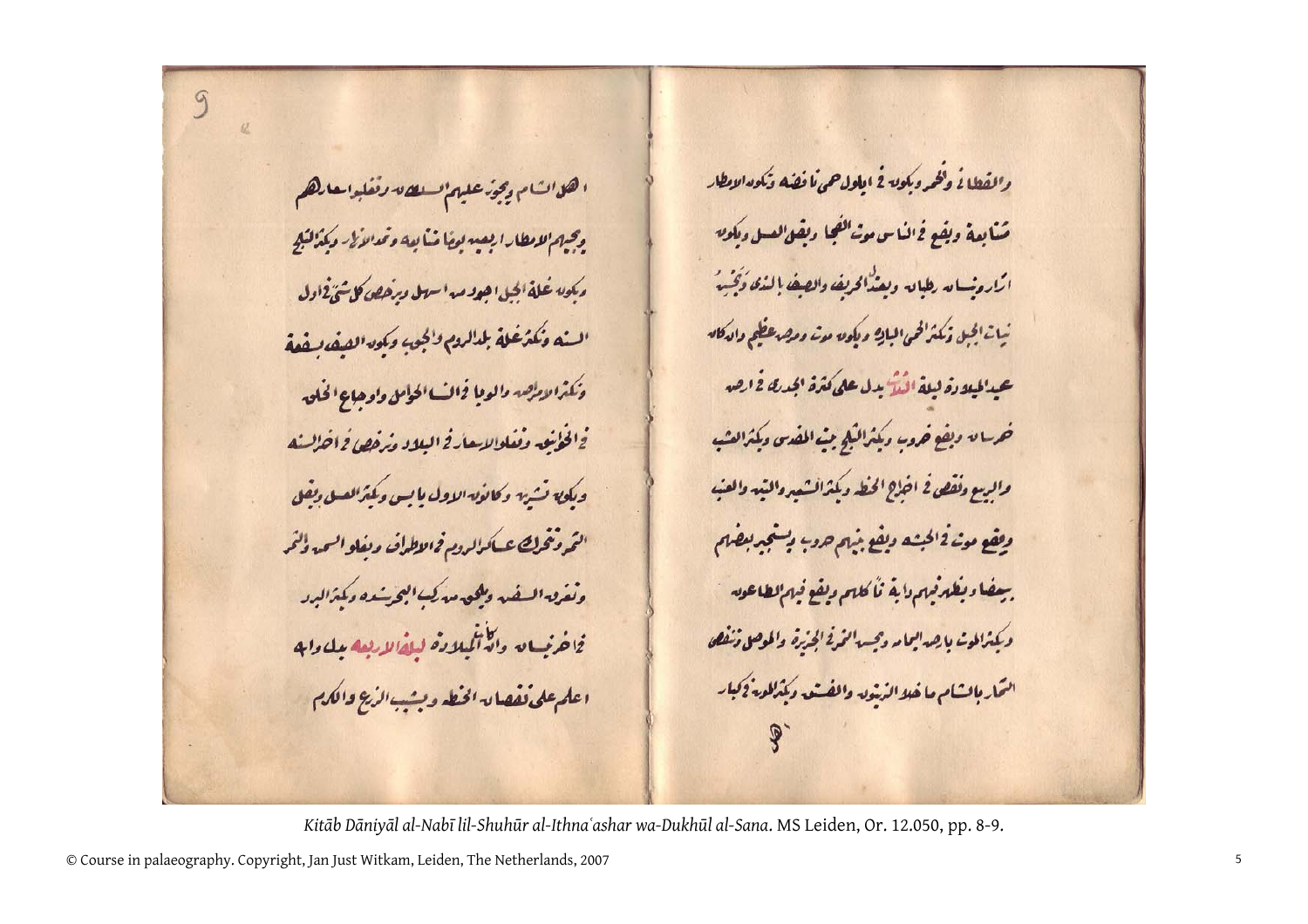دنفص الكمع دلاسا فيمدعلت شجرته وتجك السعر فأوسط المستكه ويكماه شديد واخلصطافتان مداملكتهم وبطك فخفك المسنله فله كثر ويحت طك الروم ذكترالاتمار وتركا اقحال وتخفيفالايصرالعاليه واجسر المفتن مطع معرفعا ومن الطاعون والأكادالملائي لبلة الخيبى تمك علاجون البائم مدرانزا لغلاته عزامعفروالبطم ويكثرالعب والشبه والمفوكه دبقل العسل وبكثرالمصر بارصرالنمك وليقع فيهم المطاعون و مِلك ملك بل « كمُذائفنى لِمَا هِدْ حُرُّ بِ لِهِ ونفطع ولمقصص لايمراحه فيط ولاحي الطاركيز البرد والبكج وتحدث النسا وبكبر وهيج الخيث ومدنج كذلنان

دنفصالنعد فكترالفاكه وبحت طك العاق وتفو الحديثيهم ايعبه بفا ديفروالقى الإبلادادوم ويصبع جزاجان شدره وجودات ديكوه زيئا فليل البرد دا للؤى حلب والقصر عفلمًا وكمص احد مِبْ الْمُصَ دایس مصر دنکوں نے مکھ رفھی دخپرکٹر وقنی نے آلماہے السنة الرضل مدلينا حل الخراجية مطرمية المطاعون بفع بم ذكترًا لفيوم وبقل لاالمطر ذخرك الترك ریکوں رکج وسی فے شیاط ویرفصی ہو درخص افرم واذيث والخيط مكون غلافخ لعصر الجعص ويجن فخباطد رباح علمفه دعدددق دلايفرنتي وكمصه اذار وصاق رولياق وترفيص لاأث مذكل تئ ويجيبه المفاليه

*Kitāb Dāniyāl al-Nabī lil-Shuhūr al-Ithnaʿashar wa-Dukhūl al-Sana*. MS Leiden, Or. 12.050, pp. 10-11.

© Course in palaeography. Copyright, Jan Just Witkam, Leiden, The Netherlands, 2007 <sup>6</sup>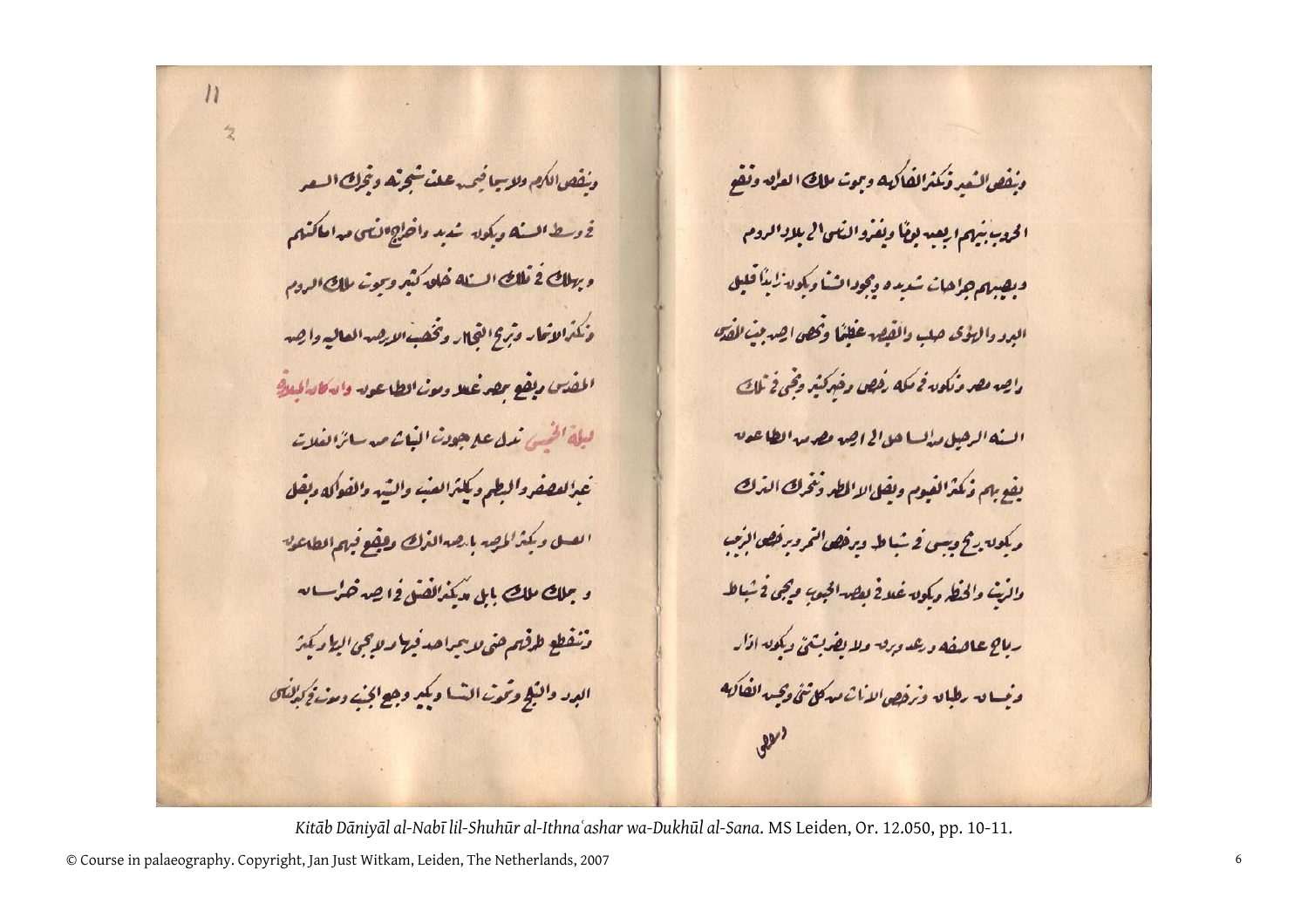$13$ 

الجمعه دل والله اعلم على فله المطر وظية الربيع وكمتر العشب ديقع مع<sup>ث</sup> فخالصيان بارصا لأدند دموشاملك الذيه ديكذفهمالفل فارضه وتوج خالص يقنى الفزايه والاشراف وكترفيه الامطار فجاعان وللراج ويفل على دس الجبال والمواحي دقرارياح فخ كل الصد شدفه وبشيب زرعط وتمدالألئ وتركواغلانمات م ديفنج منطانهم ونفرون وجحدق وبوشافخا يمداليميه رجل كبر ولفع حروب بالخنرة وتفقا فخالتعد ولفع فخالجمالى الضرروقث البربيع والله اعلم تصل فحصف ادل یع مدکانون الاخر دعدالفندس ارکان یوم الاحد فان انعشبه بكون كثيرا والشبا يكون طيبه ويطالبك

وُفِقِيدِ اهِدَانِ مِ دِينَرُالِعِدَى وَالْحَظِ وَلِقَلِ السَّفِيرِ - مطالاتِه، رهِ غريه مدهِهُ المُدُو وُكُمُهِ السَّ جده فخلخصب ووالفلات دردف عتجاروكل ثئ مدلاثيا غيرالفاكيه دكترا لعشب دفقب دلفص فحاليتاج دفالشا . بي دفا دانذا از آخره دنم دسطيل برد دهنده نمايی 0. والسباع وانكثمالانطار والحروب واوجاع فخالفى والقر دامه النبى مدفق راح نفسيهم فخ المطهور ومكون الفيف رظبًا وكمترا لمطاحٍ في المُشارِدِ وحلاحٍ ا حؤل النَّتى وَلاَ هَ فخالا غار ديكما لكماه وبحول لممطالعيه والخطاف كمتز الفلكه ونطلك الوهق والصد وتون طلصا لفرء وتفطوا لسيل مدكثرة الدعارواركانث الميلاده لبلة

*Kitāb Dāniyāl al-Nabī lil-Shuhūr al-Ithnaʿashar wa-Dukhūl al-Sana*. MS Leiden, Or. 12.050, pp. 12-13.

© Course in palaeography. Copyright, Jan Just Witkam, Leiden, The Netherlands, 2007 <sup>7</sup>